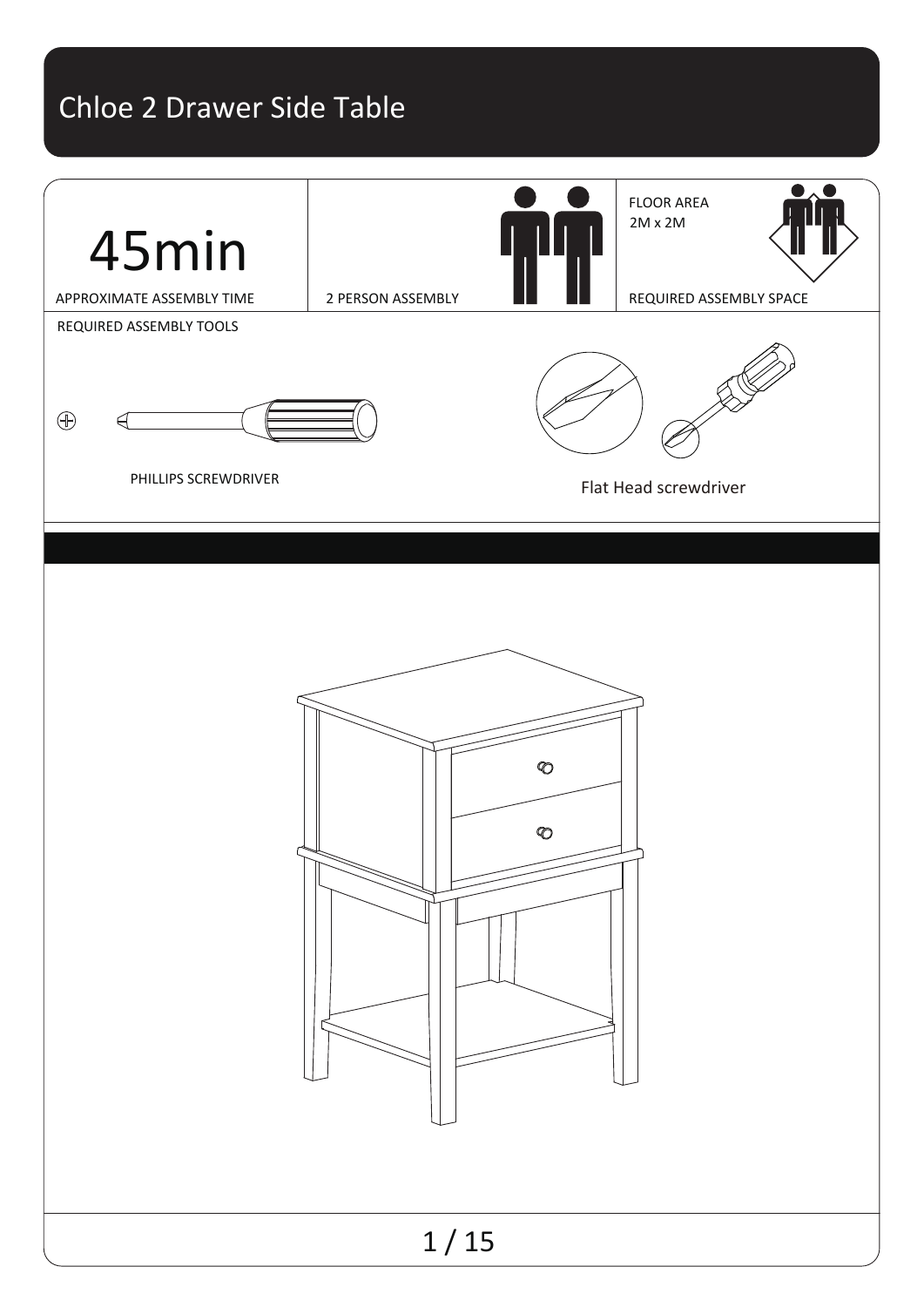### Tips before you start:

- 1. Please check that all parts are present before you start the assembly of your furniture.
- 2. For ease and speed of assembly, we recommend that before you commence each step of the assembly, that you identify all the parts required for that step.
- 3. For larger items, please ensure that you have sufficient space and people (as indicated on page 1) to assemble your product safely.
- 4. We recommend that, where possible, all items are assembled near to the area in which they will be placed in use, to avoid moving the product unnecessarily once assembled.
- 5. For the protection of your furniture, we recommend that the product is placed on a protected surface during assembly to prevent any damage.
- 6. During assembly please take care not to over-tighten any fittings, as this may damage the product.
- 7. Always place the product on a flat, steady and stable surface.
- 8. Do not stand on the product. Do not use the product as a stepladder.
- 9. This product is intended for indoor, household use only as it is non industrial product.
- 10. Due to the painted finish of this product, when first opening the carton and assembling, the smell of paint may be noticeable. If there is any smell of paint it will dissipate over a short period of time. The paint is non-toxic and contains no lead. Please contact your nearest The Warehouse store if you have any concerns.

### Care and Maintenance of your Furniture

- $\boxtimes$  Please periodically check all fittings and re-tighten as necessary.
- $\boxtimes$  To clean your item, please use a damp cloth and wipe clean.
- $\boxtimes$  Never allow any kind of liquid to remain on your furniture. Absorption can cause wood to warp or finishes to de-laminate.
- $\boxtimes$  Please do not place hot items (eg. Hot drinks) directly on to the surface.

## 2 / 15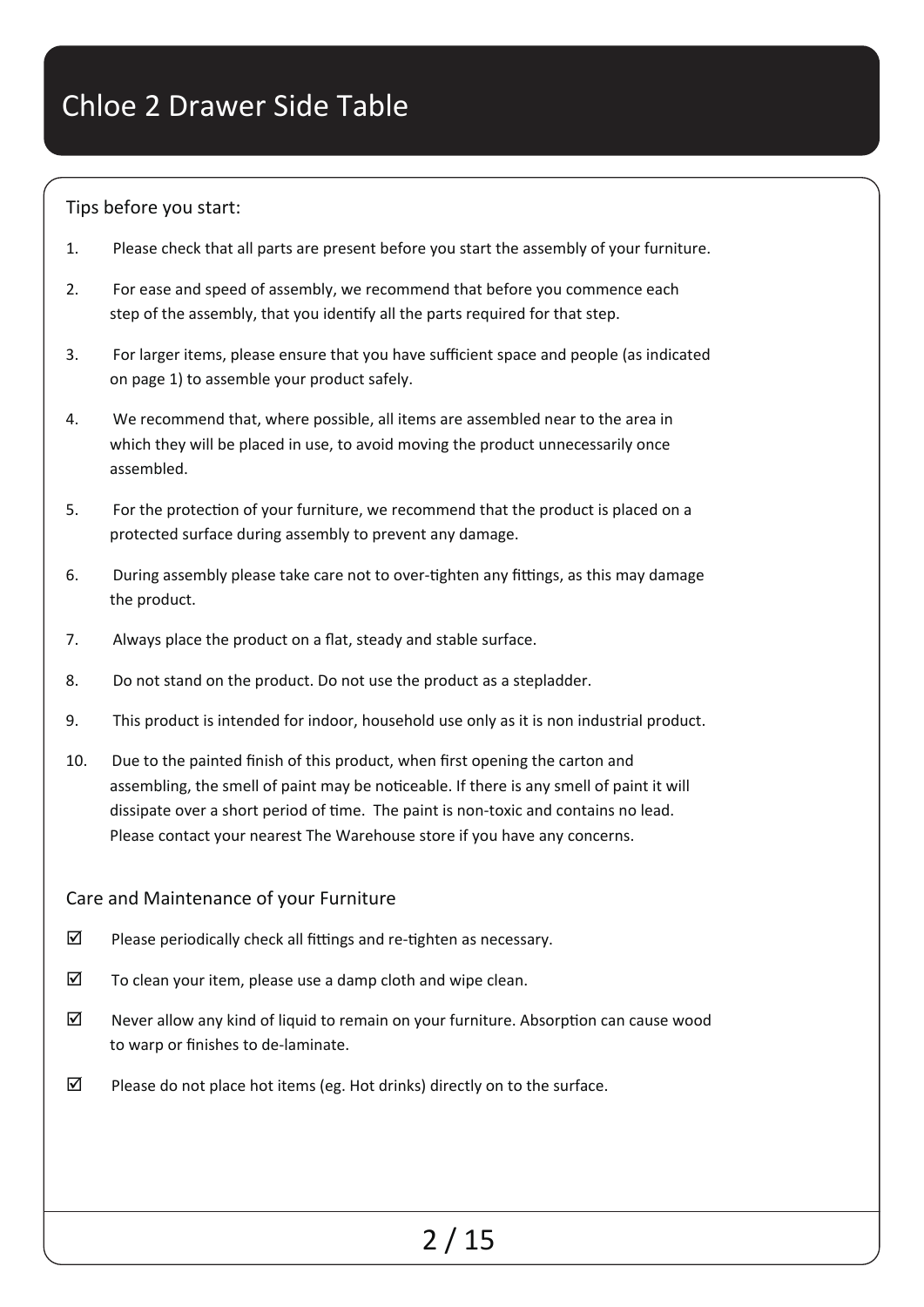### Tips before you start:



Tighten quickfit until shoulder is flush with panel. Do not overtighten or undertighten.

### CAM LOCK



When fitting cam lock, ensure starting position is correct before you insert connecting quickfit.

3 / 15 Quickfit head should be in the centre of the cam lock when the two panels are joined. Cam lock should be inserted before quickfit. Turn cam lock clockwise to tighten.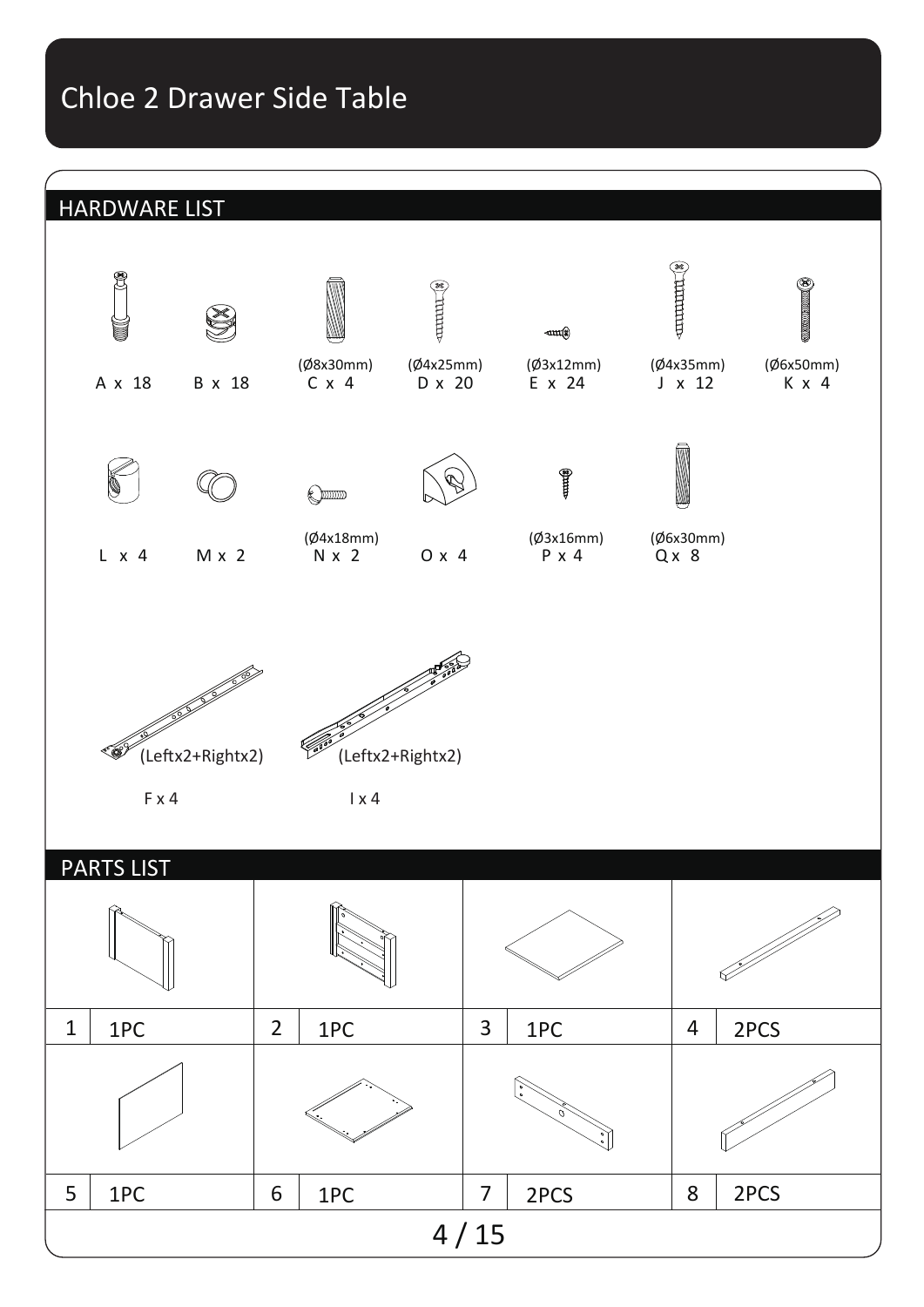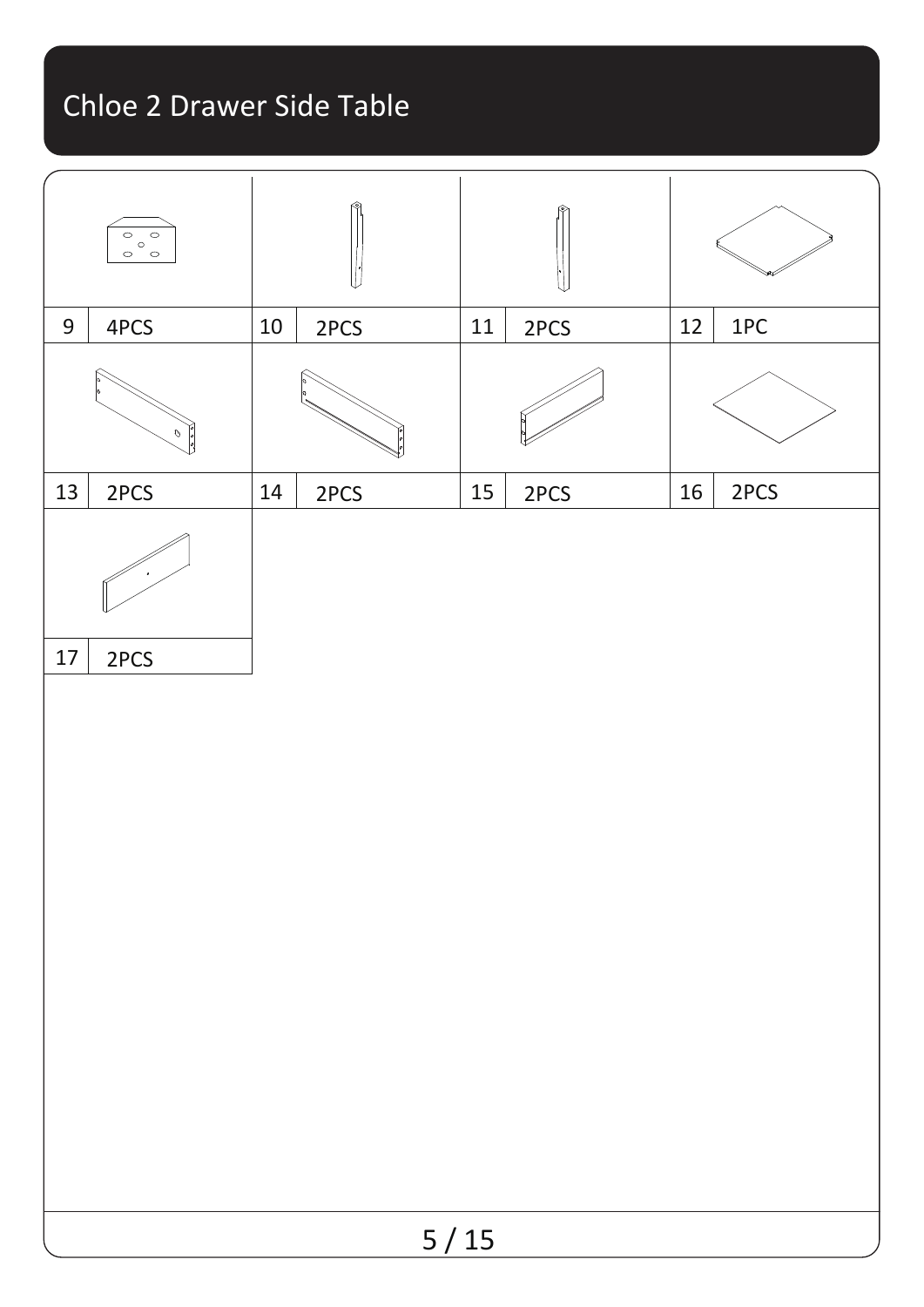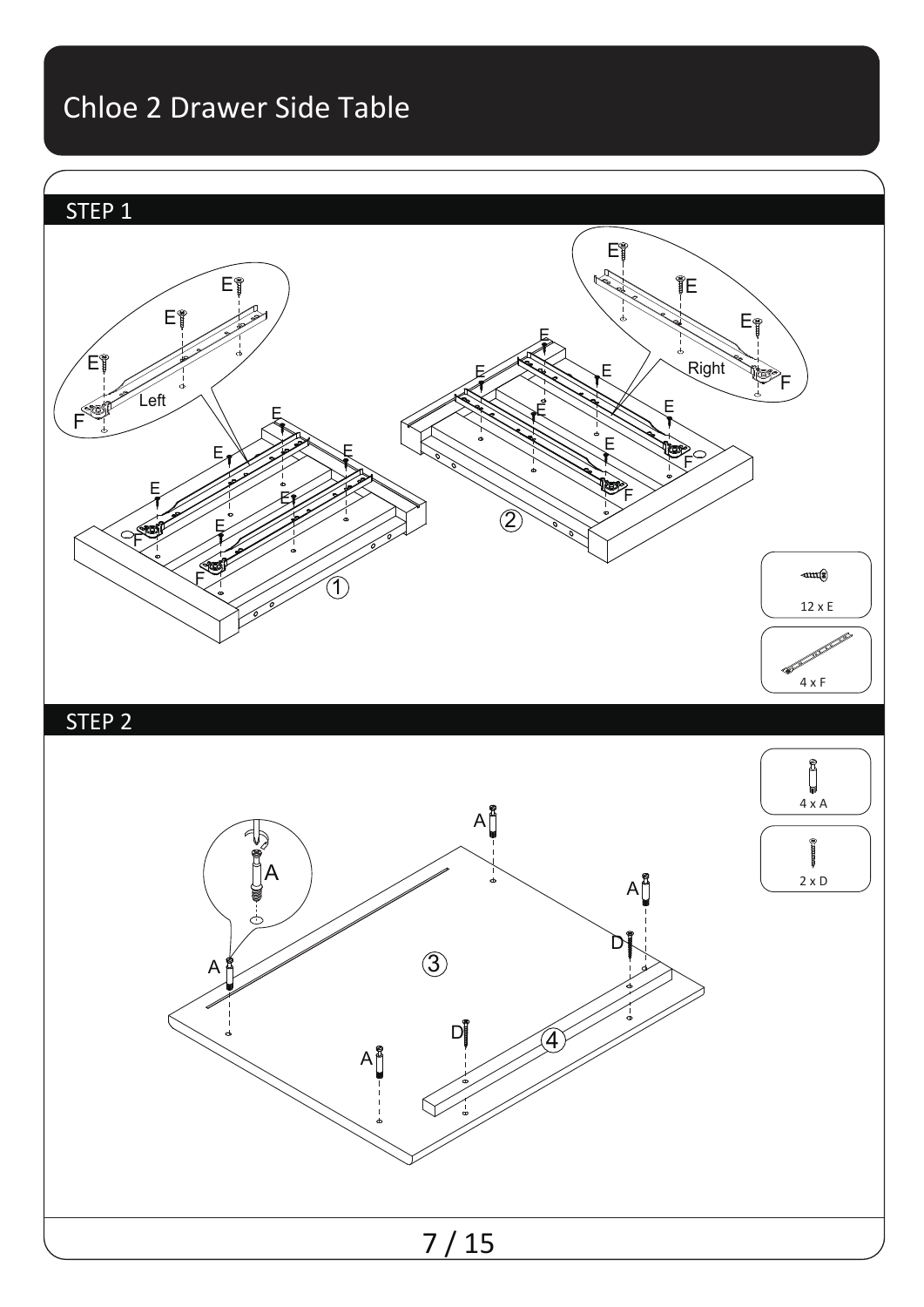

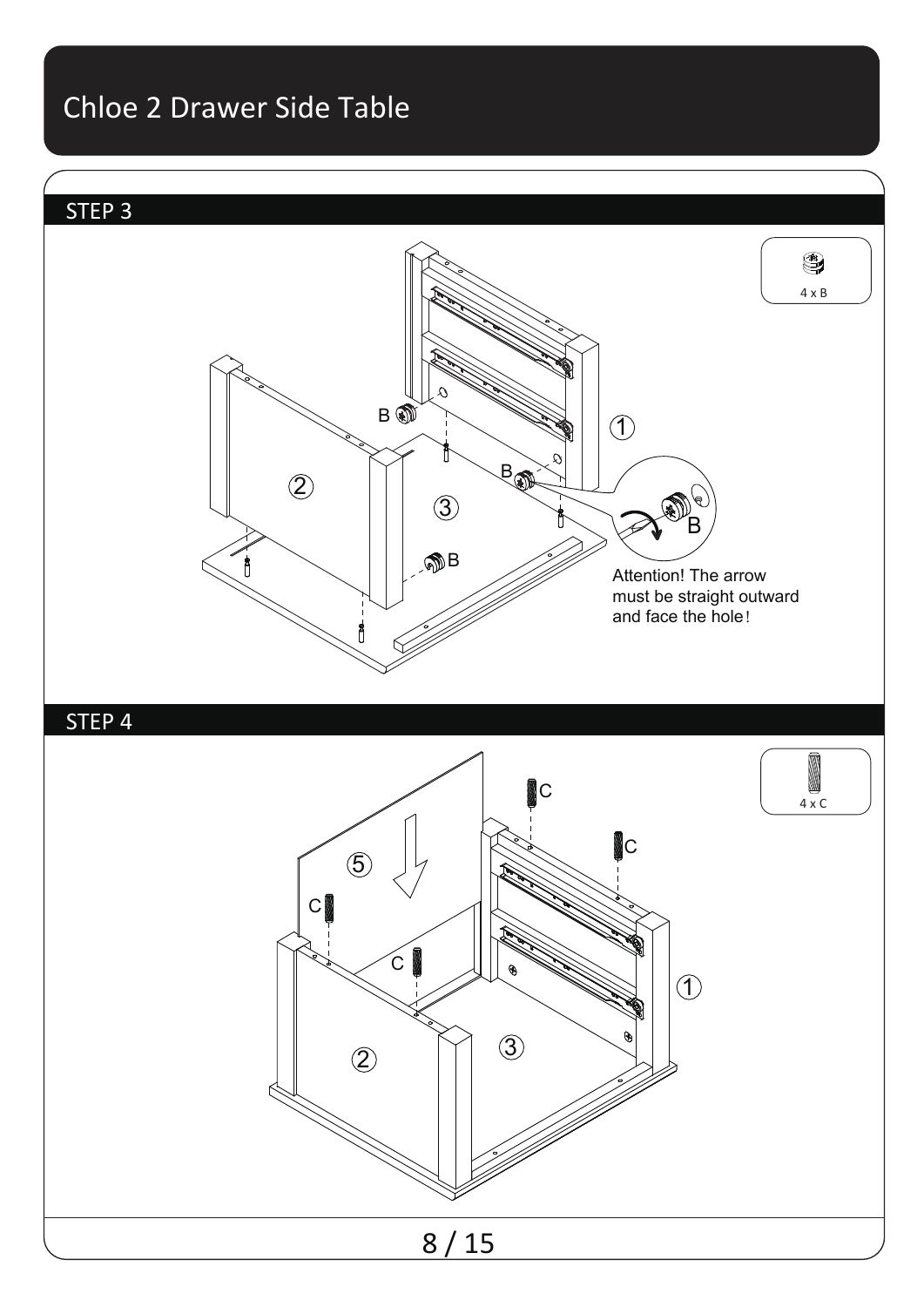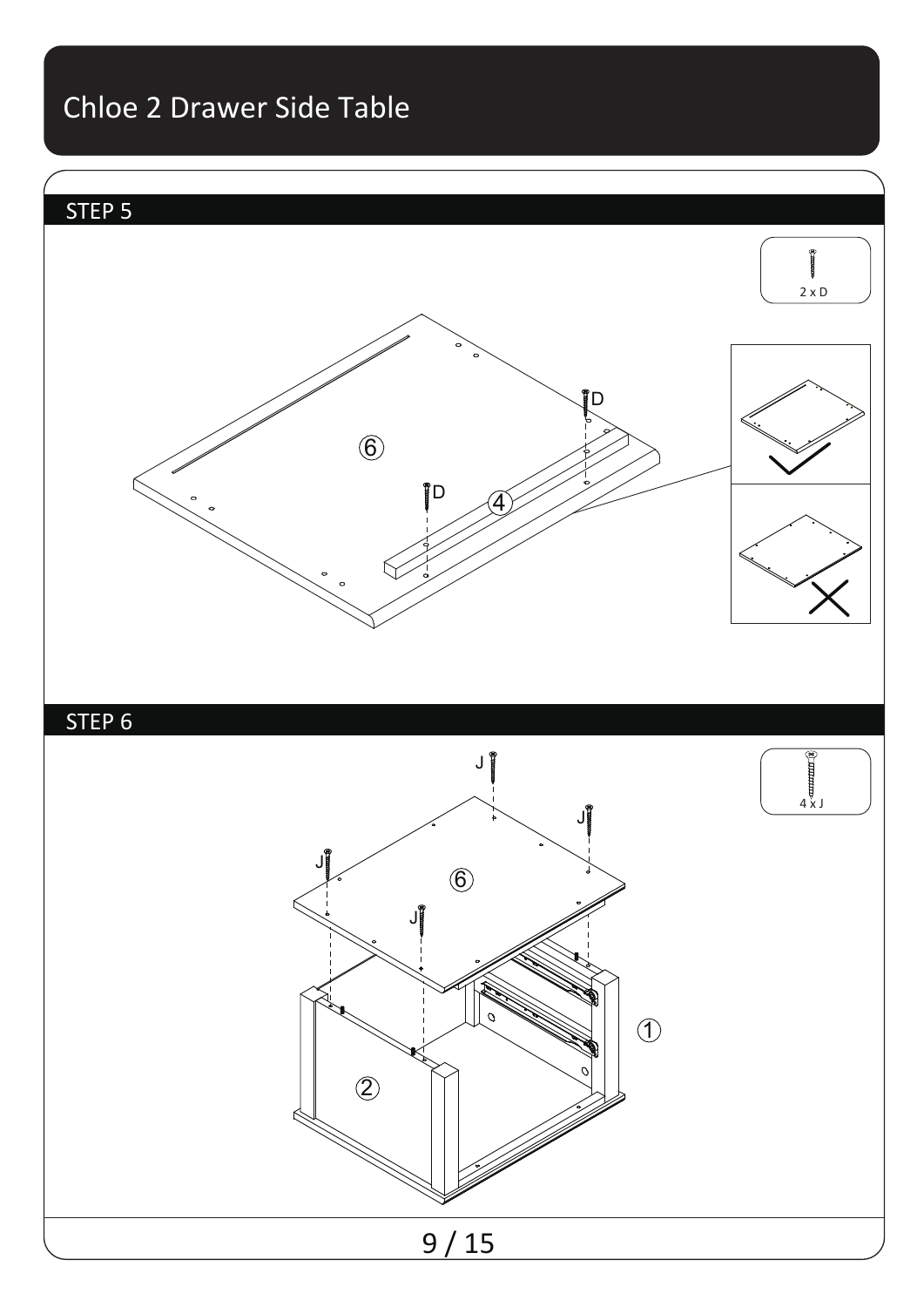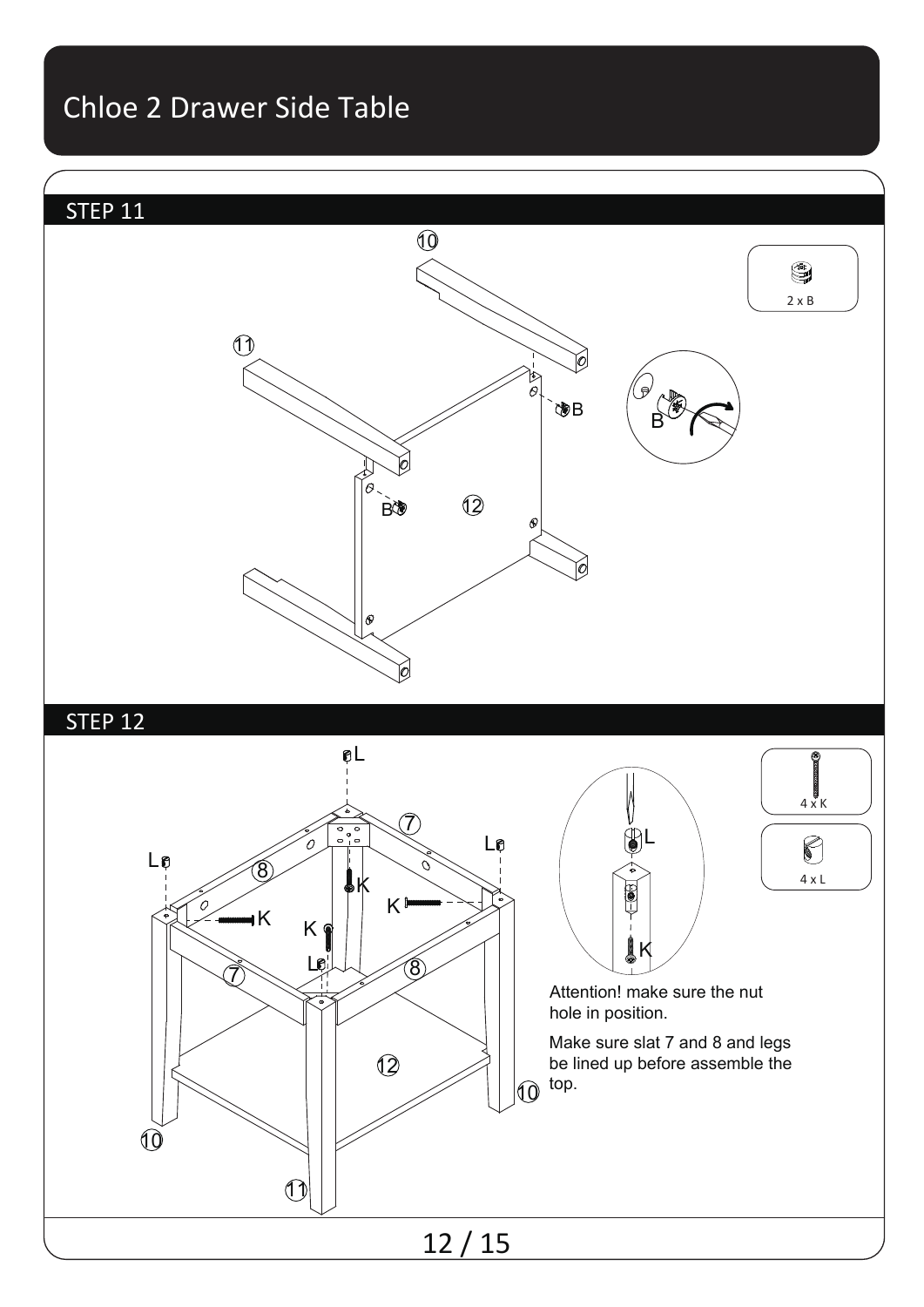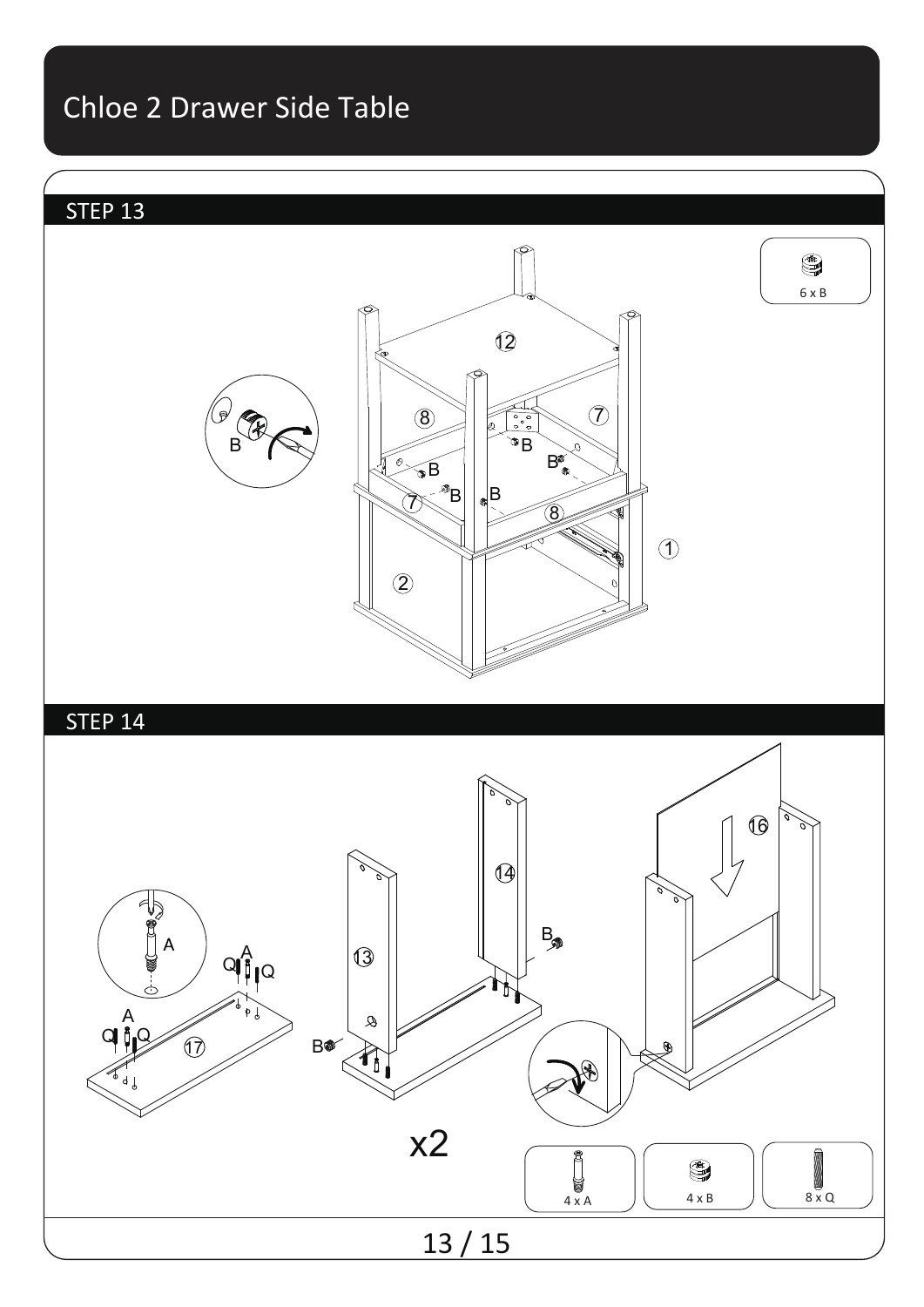## STEP 15





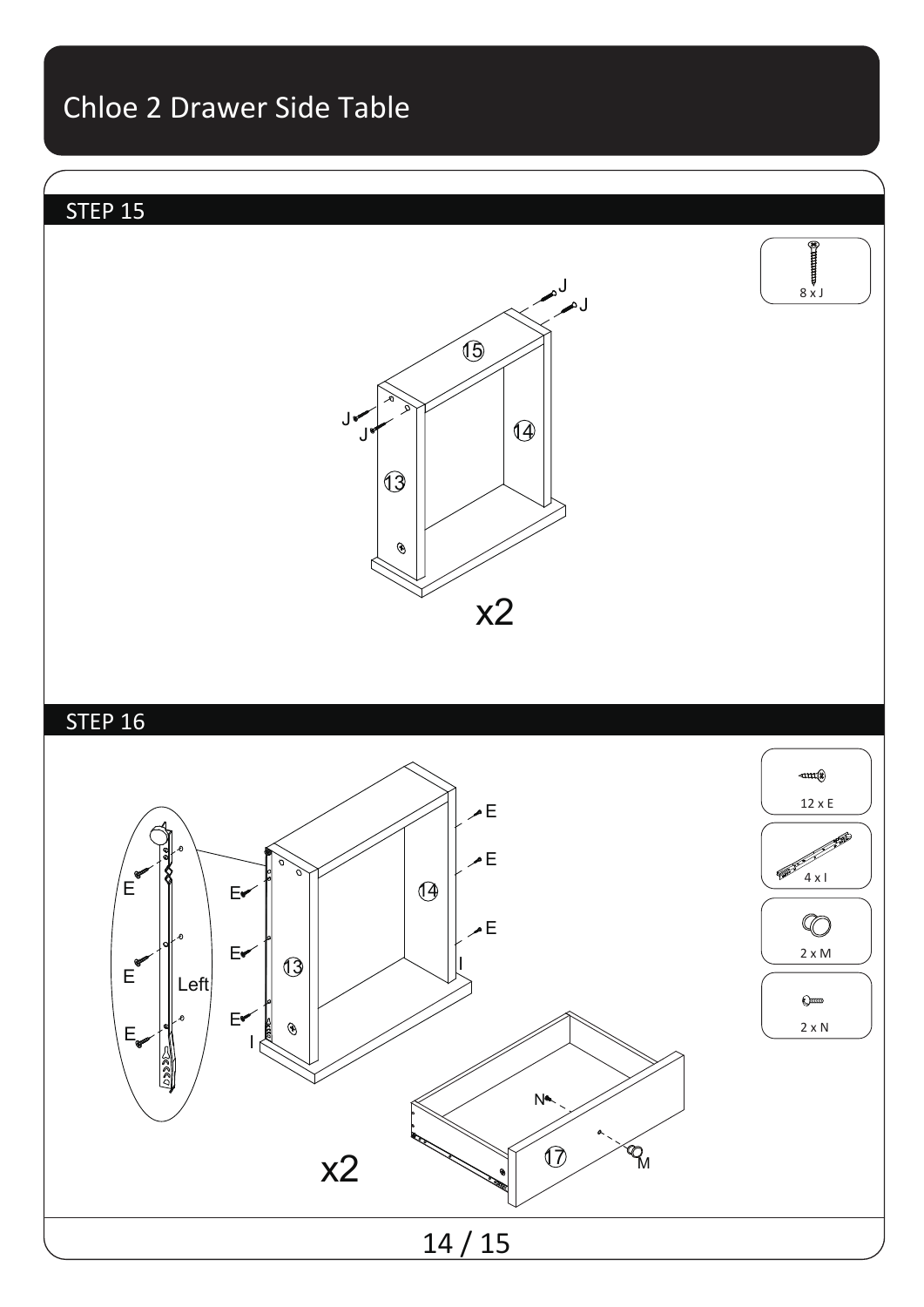## STEP 17



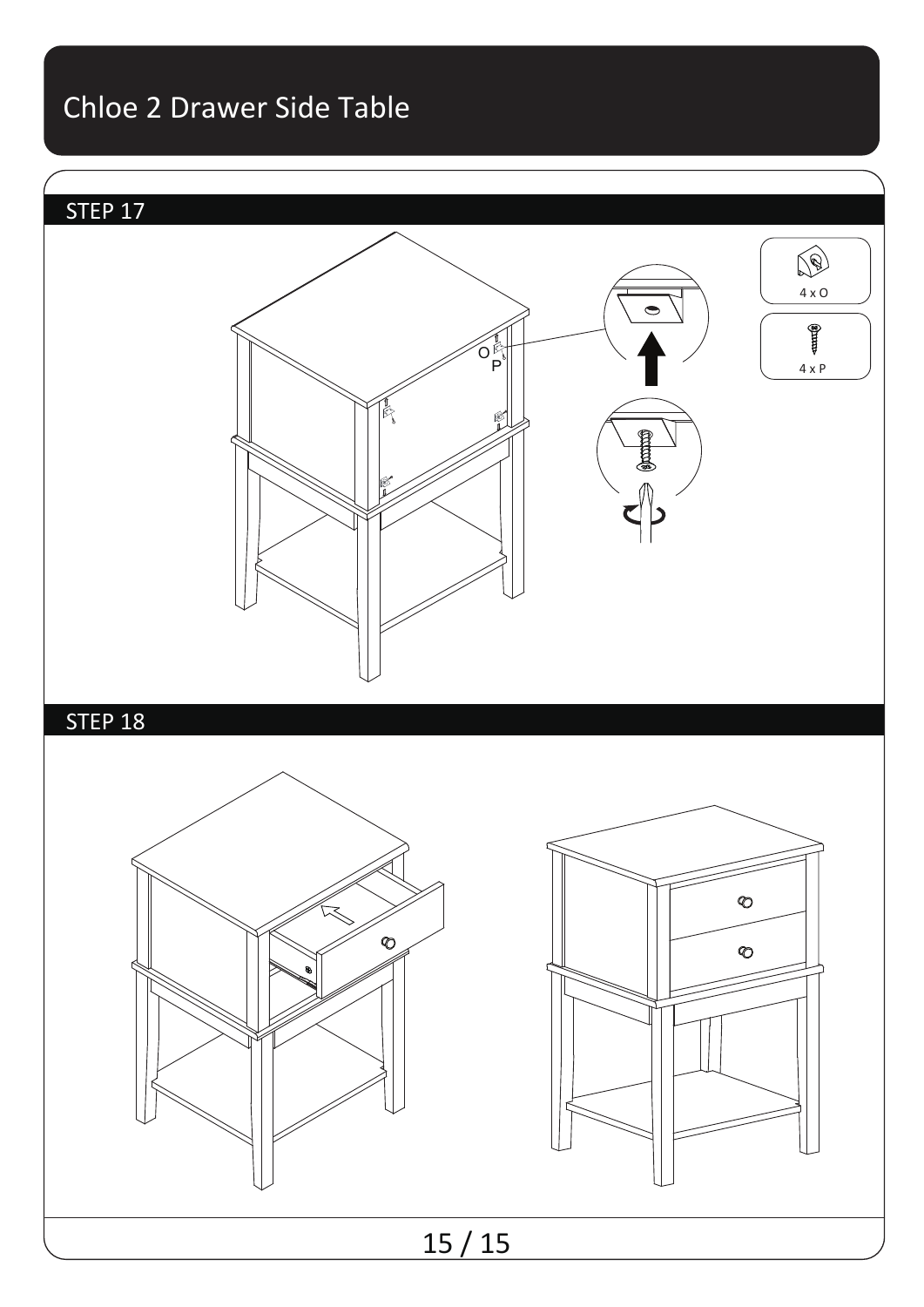

## **Warranty Certificate**

**Congratulations!** You have made an excellent choice of this quality product. Our commitment to quality also includes our service. Should you, contrary to expectations, experience defects due to manufacturing faults, Meubilai r Direct Imports will provide you with a warranty against defects as follows:

#### **Warranty**

The product is guaranteed to be free from defects in workmanship and parts for a period of 12 months from the date of purchase. Defects that occur within this warranty period, under normal use and care, will be repaired, replaced or refunded at our discretion. The benefits conferred

by this warranty are in addition to all rights and remedies in respect of the product that the consumer has under the Competition and Consumer Act 2010 and similar state and territory laws.

Our goods come with guarantees that cannot be excluded under the Australian Consumer Law. You are entitled to a replacement or refund for a major failure and for compensation for any other reasonably foreseeable loss or damage. You are also entitled to have the goods repaired or replaced if the goods fail to be of acceptable quality and the failure does not amount to a major failure.

#### **Proof of Purchase**

This warranty is valid for the original purchase and is not transferable. Please keep your purchase docket, tax invoice or receipt as the best proof of purchase, and as proof of date on which the purchase was made.

#### **Normal Wear and Tear**

This warranty does not cover normal wear and tear to the products or parts.

#### **Exclusions**

This warranty does not cover:

- ⊠ Any defects caused by an accident, misuse, abuse, improper installation or operation, lack of reasonable care, unauthorized modification, loss of parts, tampering or attempted repair by a person not authorized by the distributor.
- $\boxtimes$ Any product that has not been installed, operated or maintained in accordance with the manufacturers' operating instructions provided with the product.
- ⊠ Any product that has been used for purposes other than domestic use.
- $\nabla$ Any damage caused by improper power input or improper cable connection.

### **MEUBILAIR DIRECT IMPORTS PTY LTD**

Customer Service

#### Email: cs@meubilair.com.au

Address: Unit 4, 4-5 Lambridge Place, Penrith, NSW, 2750 Telephone Number: (02)47015363

**Opening Hours 9:00 am -4:00pm (Mon -Fri)** 

When making a return, please ensure the product is properly packaged, so as to ensure that no damage occurs to the product during transit.

Please provide the original or a copy of the proof of purchase. Also please make sure you have included an explanation of the problem.

Please note that the costs of making a warranty claim, including any return postage, will be covered by the supplier identified above.

Please note upon receiving your warranty claim, the supplier will send, via the post or email, a repair and refurbished goods or parts notice. Please provide your email address and advise the supplier, if you wish to obtain a repair and refurbished goods or parts notice via email.

Product code: 203351V-GRY / 203351V-WHT / 203351V-BLK